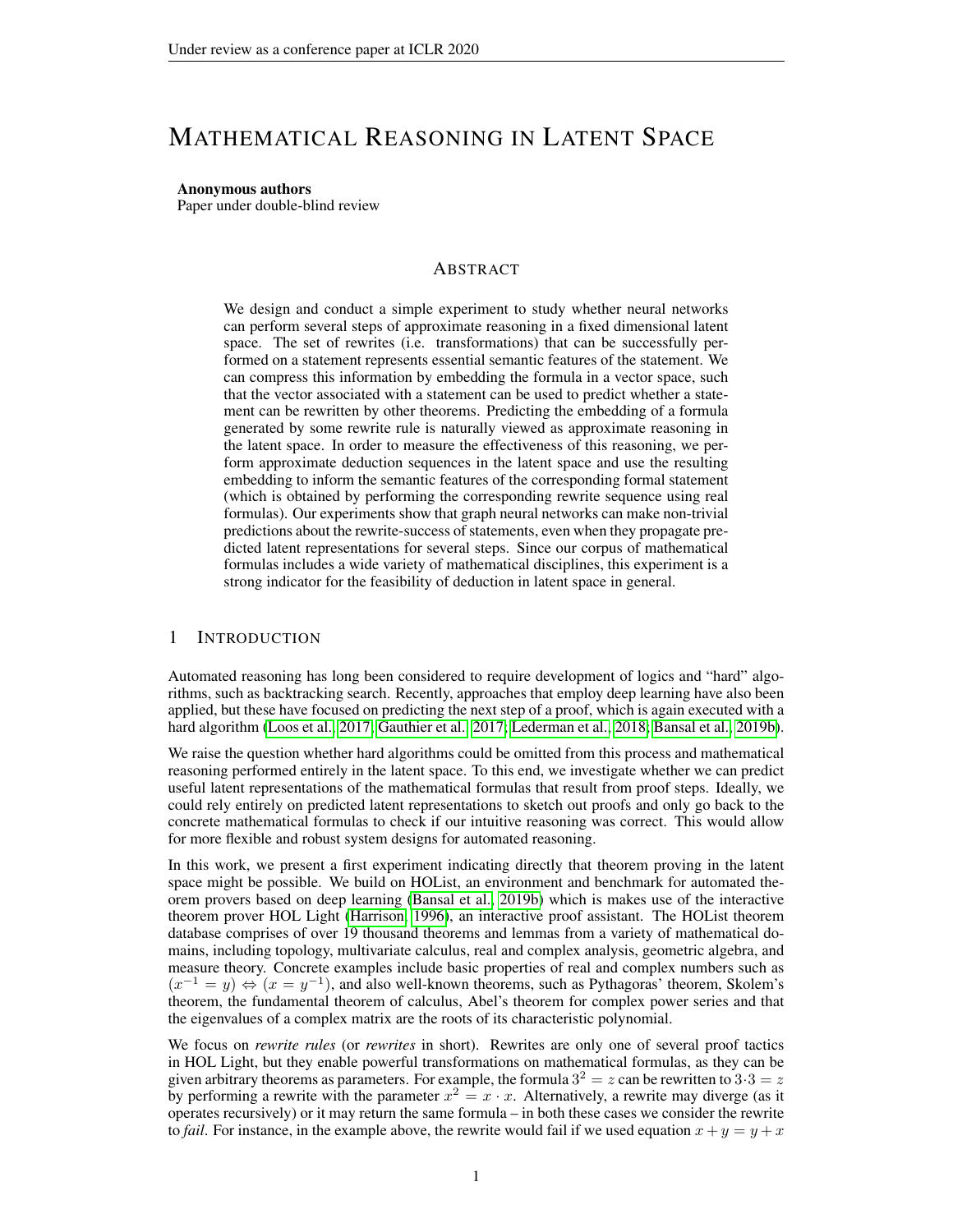as a rewrite parameter instead, since the expression  $3^2 = z$  does not contain any + operators to match with.

In our experiments, we first train a neural network to map mathematical formulas into a latent space of fixed dimension. This network is trained by predicting – based on the latent representation being trained – whether a given rewrite is going to succeed (i.e. returns with a new formula). For successful rewrites we also predict the latent representation of the resulting formula. To evaluate the feasibility of reasoning in latent space over two steps, we first predict the latent representation of the result of a rewrite, then we evaluate whether the predicted latent representation still allows for accurate predictions of the rewrite success of the resulting formula. For multi-step reasoning beyond two steps, we predict the future latent representations based on the previous latent representation only - without seeing the intermediate formula. Our experiments suggest that even after 4 steps of reasoning purely in latent space, neural networks show non-trivial reasoning capabilities, despite not being trained on this task directly.

# 2 RELATED WORK

Our work is motivated by deep learning based automated theorem proving, but is also closely connected to model based reinforcement learning and approaches that learn to predict the future as part of reinforcement learning.

Model based reinforcement learning is concerned with creating a model of the environment while maximizing the expected reward (e.g. Ha  $\&$  Schmidhuber [\(2018\)](#page-8-5)). Already early works have shown that predicting the latent representations of reinforcement learning environments with deep learning is sometimes feasible - even over many steps [\(Oh et al., 2015;](#page-8-6) [Chiappa et al., 2017\)](#page-8-7). This can enable faster training, since it can preempt the need for performing expensive simulations of the environment. Predicting latent representation was also proposed in [Brunner et al.](#page-8-8) [\(2018\)](#page-8-8) as a regularization method for reinforcement learning.

One recent successful example of model based reinforcement learning is [Kaiser et al.](#page-8-9) [\(2019\)](#page-8-9), where the system learns to predict the pixel-wise output of the Atari machine. However this approach is based on actually simulating the environment directly in the "pixel space" as opposed to performing predictions in a low dimensional semantic embedding space. More related to our work is [Piotrowski](#page-9-0) [et al.](#page-9-0) [\(2019\)](#page-9-0), which attempts to learn to rewrite simple formulas. The goal is there again is to predict the actual outcome of the rewrite rather than a latent representation of it. In [Dosovitskiy & Koltun](#page-8-10) [\(2017\)](#page-8-10), they predict "expected measurements" as an extra supervision in addition to the reward signal.

Graph neural networks have been used for premise selection in higher order logic [\(Wang et al., 2017\)](#page-9-1) and more recently by [Paliwal et al.](#page-9-2) [\(2019\)](#page-9-2) as the core component of DeepHOL, a neural theorem prover for higher order logic. In this work, we build upon their neural network architecture, but utilize it for a different task.

# 3 HOL LIGHT

HOL Light [\(Harrison, 1996\)](#page-8-4) is an *interactive proof assistant* (or interactive theorem prover) for higher-order logic reasoning. Traditionally, proof assistants have been used by human users for creating formalized proofs of mathematical statements manually. Although they come with limited forms of automation, it is still a cumbersome process to formalize proofs, even when it is already available in natural language. Some large scale formalization efforts were conducted successfully in HOL Light and Coq [\(Coq\)](#page-8-11), for example the formal proofs of the Kepler conjecture [\(Hales et al.,](#page-8-12) [2017\)](#page-8-12) and that of the four color theorem [\(Gonthier, 2008\)](#page-8-13). They required significant meticulous manual work and expert knowledge of the system.

Lately, there have been several attempts to improve the automation of the proof assistants significantly by so called "hammers" [\(Kaliszyk & Urban, 2015\)](#page-8-14). Still, traditional proof automation lacks the mathematical intuition of human mathematicians who can perform complicated intuitive arguments. The quest for modelling and automating fuzzy, "human style" reasoning is one of the main motivation for this work.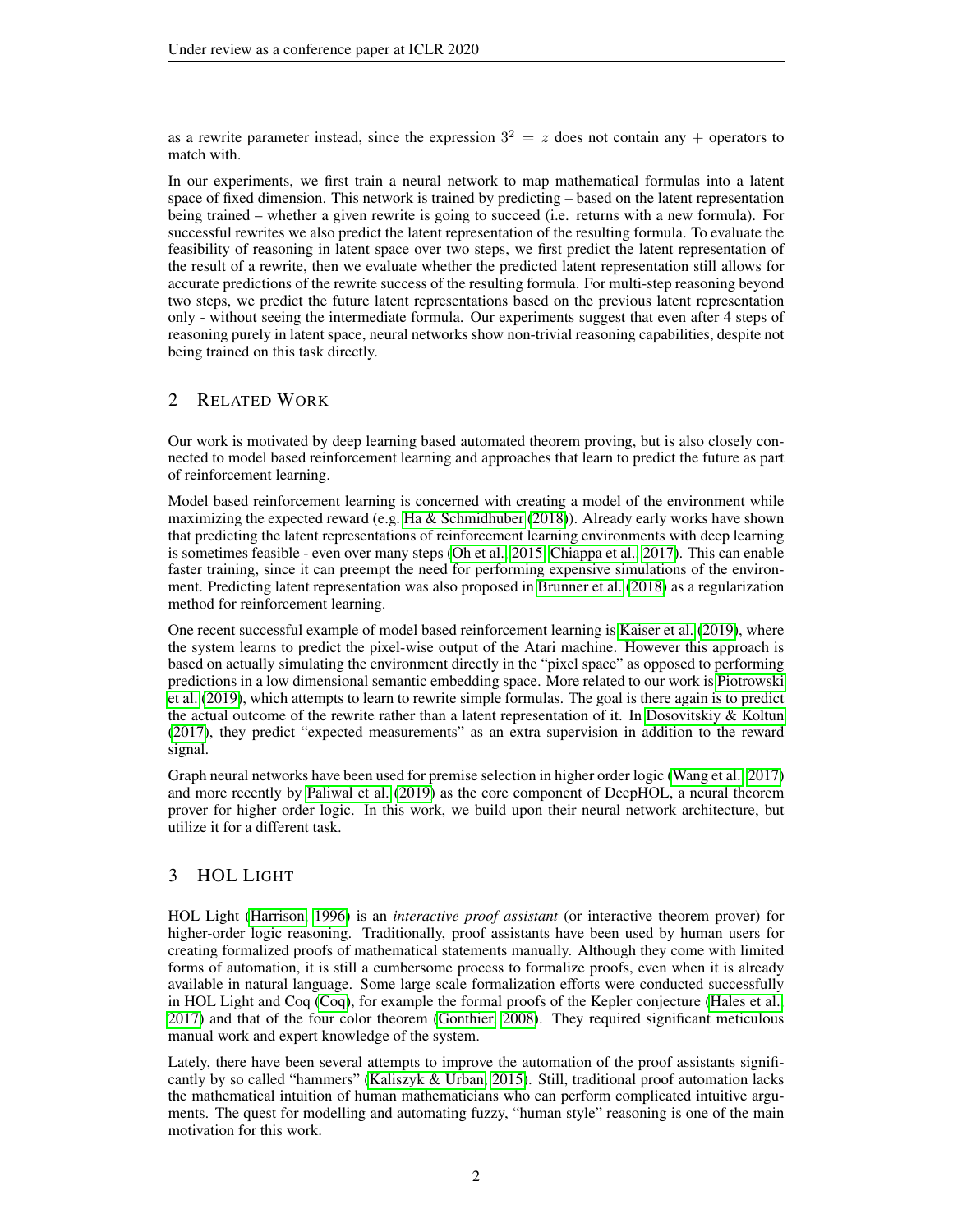#### 3.1 REWRITE TACTIC IN HOL LIGHT

The HOL Light system allows the user to specify a *goal* to prove, and then offers a number of *tactics* to apply to the goal. A tactic application consumes the goal and returns a list of subgoals. Proving all of the subgoals is equivalent to proving the goal itself. Accordingly, if a tactic application returns the empty list of subgoals, the parent goal is proven.

In this work, we focus on the rewrite tactic (REWRITE TAC) of HOL Light, which is a particularly common and versatile tactic. It takes a list of theorems as parameters (though in this work we only consider applications of rewrite with a single parameter). Parameters must be an equation or a conjunction of equations; possibly guarded by a condition. Given a goal statement  $T$  and parameter  $P_i$ , the rewrite tactic searches for subexpressions in T that match the left side of one of the equations in  $P_i$  and replaces it with the right side of the equation. The matching process takes care of variable names and types, such that minor differences can be bridged. The rewrite procedure is recursive, and hence tries to rewrite the formula until no opportunities for rewrites are left. The rewrite tactic also has a set of built-in rewrite rules, representing trivial simplifications, such as  $\text{FST}(x, y) = x$ . Note that REWRITE TAC uses "big step semantics", meaning that the application of each individual operation can perform multiple elementary rewrite steps recursively. For more details on REWRITE TAC, refer to the manual [\(HOL Light Rewrite Tactic Reference\)](#page-8-15).

### 4 REASONING IN LATENT SPACE

We embed higher-order logic statements into a fixed dimensional embedding space by applying a graph neural network to a suitably chosen graph representation of the corresponding formula. The embedding is trained on predicting the outcome (success or failure) of a large number of possible formula rewrite operations. Note that formulas can be quite complex as they are arbitrary typed lambda expressions in higher order logic.

For technical reasons, we will distinguish between two latent embedding spaces  $L = \mathbb{R}^k$  and  $L' =$  $\mathbb{R}^k$  ( $k = 1024$ ) corresponding to two distinct embeddings for each formula, learned by two different networks.

We have trained three different models. S denotes the set of syntactically correct higher-order logic formulas in HOL Light.

- 1. Rewrite success prediction  $\sigma : S \times S \longrightarrow [0, 1],$
- 2. Rewrite outcome prediction  $\omega : S \times S \longrightarrow [0, 1] \times L$ ,
- 3. Embedding alignment prediction  $\alpha : L \longrightarrow L'$ .

These networks and their purposes are described in detail in later subsections. Alternatively, we could use a single fixed embedding space with a single model predicting its own future embedding on the rewritten statement. That network could be trained end-to-end and reach better performance without the need of aligning the embedding spaces, removing the need for  $\alpha$ . Here, we opted for a more controlled setup that relies on a fixed embedding network  $\sigma$ , trained for the sole task of predicting whether rewriting statement  $T$  by  $P$  is successful. This way we can rely on a fixed embedding method and run more detailed ablation analyses. Merging  $\sigma$  and  $\omega$ , is left for future work.

#### 4.1 TRAINING DATA

We start with the theorem database of the HOList environment [\(Bansal et al., 2019b\)](#page-8-3), which contains 19591 theorems in its theorem database, approximately ordered by increasing complexity. This is split into 11655 training, 3668 validation, and 3620 testing theorems. To generate our training data, we generate all pairs  $T$ ,  $P$  of theorems from the training set, where  $P$  must occur before  $T$  in the database (to avoid circular dependencies). We then interpret theorem  $T$  as a goal to prove and try to rewrite  $T$  with  $P$  using the REWRITE TAC of HOL Light. This can result in three different outcomes:

- 1. T is rewritten by theorem  $P$  successfully, and the result differs from  $T$ .
- 2. The rewrite operation terminates, but failed to change the input theorem T.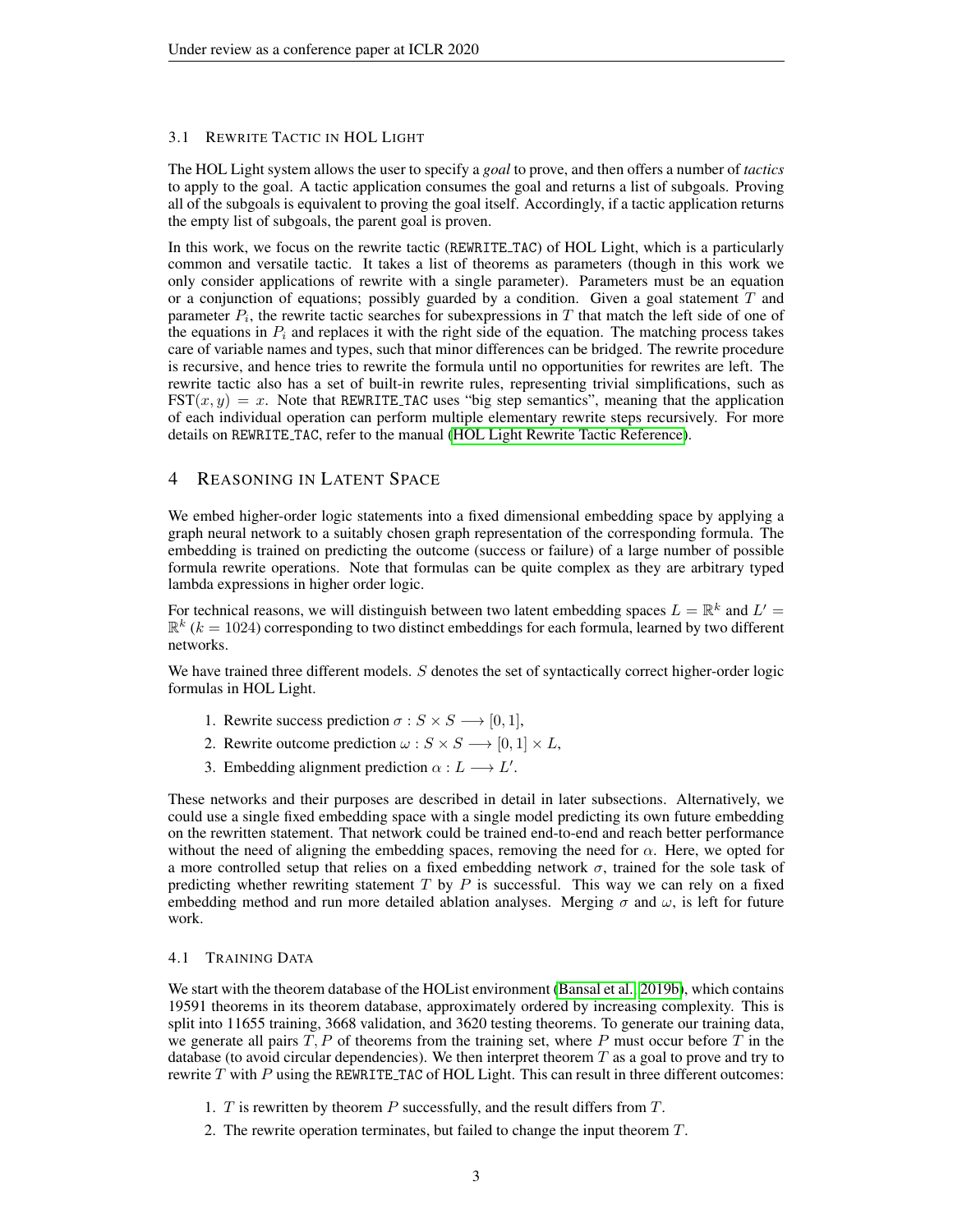3. The rewrite operation times out or diverges (becomes too big).

In our experiments, we consider only the first outcome as successful, i.e. when the application finishes within the specified time limit and changes the target, as a successful rewrite attempt. Each training example, therefore, consists of the pair  $(T, P)$ , the success/fail-bit of the rewrite (1 for successful rewrites, 0 for failed rewrites), and, for successful tactic applications, the new formula that results from the rewrite, which we denote with  $R(T, P)$ .

#### 4.2 BASE MODEL ARCHITECTURE AND TRAINING METHODOLOGY

The rewrite success prediction model  $\sigma(T, P)$  is trained on the training set of theorems in the HOList benchmark. The training task is to predict the success or failure of the REWRITE TAC application.

We used a two-tower network (without weight sharing) with embedding towers  $\gamma : S \longrightarrow L$  and  $\pi$ , one for each of the two formulas  $T$  and  $P$ . Both towers are graph neural networks as described in [Paliwal et al.](#page-9-2) [\(2019\)](#page-9-2). Both of them embed the supplied formula in a fixed dimensional embedding space  $\mathbb{R}^k$ . The concatenated embeddings are then processed by a three-layer perceptron  $c$  with rectified linear activation, which is followed by  $p$ , a single output linear function predicting the logit and is trained by logistic regression on the success/fail-bit of the rewrite. Formally:  $\sigma(T, P) = p(c(\gamma(T), \pi(P))).$ 



Figure 1: Depiction of network architecture

#### 4.3 OUTCOME PREDICTION MODEL

In addition to our base model, we train  $\omega(T, P)$ . This model has an identical two-tower embedding architecture as  $\sigma$ , but with a larger combiner network and an extra prediction layer  $e'$  to predict embedding vector of the outcome of the rewritten formulas. Here the embedding towers are denoted by  $\gamma'$  and  $\pi'$ , the combiner network is c' and the two linear prediction layers are p' and e'. That is:  $\omega(T, P) = (p'(c'(\gamma'(T), \pi'(P))), e'(c'(\gamma'(T), \pi'(P))).$ 

This model predicts both the success or failure of applying REWRITE TAC and for successful rewrites, the latent representation  $\gamma(R(T, P))$  of the result. While p' is trained to predict the success of rewriting T by P by logistic regression, e' is trained to predict  $\gamma(R(T, P))$  by minimizing the squared error.

#### 4.4 EMBEDDING ALIGNMENT MODEL

Since  $\omega$  and  $\sigma$  produce latent vectors  $\gamma(T) \in L$  and  $\gamma'(T) \in L'$  in different spaces, we need to align those spaces enable deduction purely in the embedding space. (Merging  $\sigma$  and  $\omega$  will remove the need for the  $\alpha$ , however in our current setup we keep the embedding and deduction components separate).

Given an initial statement T, we predict the approximate value of  $\gamma(R(T, P))$ , but in order to reason multiple steps in the embedding space alone, without explicitly computing  $R(T, P)$ , we need  $\gamma'(R(\tilde{T}, P))$  to compute the outcome prediction of  $\omega$ . For that, we train a translation model  $\alpha : L \longrightarrow L'$  which predicts  $\gamma'(T)$  given an approximation of  $\gamma(T)$ . Note that  $\alpha$  does not see  $T \in S$  as an input, it makes its prediction based on the latent space representation  $\gamma(T)$  of T alone. This allows us for reasoning multiple steps ahead in the latent space without constructing any of the intermediate formulas explicitly.

#### <span id="page-3-0"></span>4.5 REASONING

After we have trained our three models on the training set theorems (and theorem pairs) of the HOList benchmark, we can use them to perform rewrites in the latent space alone.

We use  $\sigma : S \times S \longrightarrow [0, 1]$  as a quality metric for the propagated embedding vector.  $\sigma(T, P)$  =  $p(c(\gamma(T), \pi(P)))$  was trained for predicting whether theorem P rewrites T. Given an approximation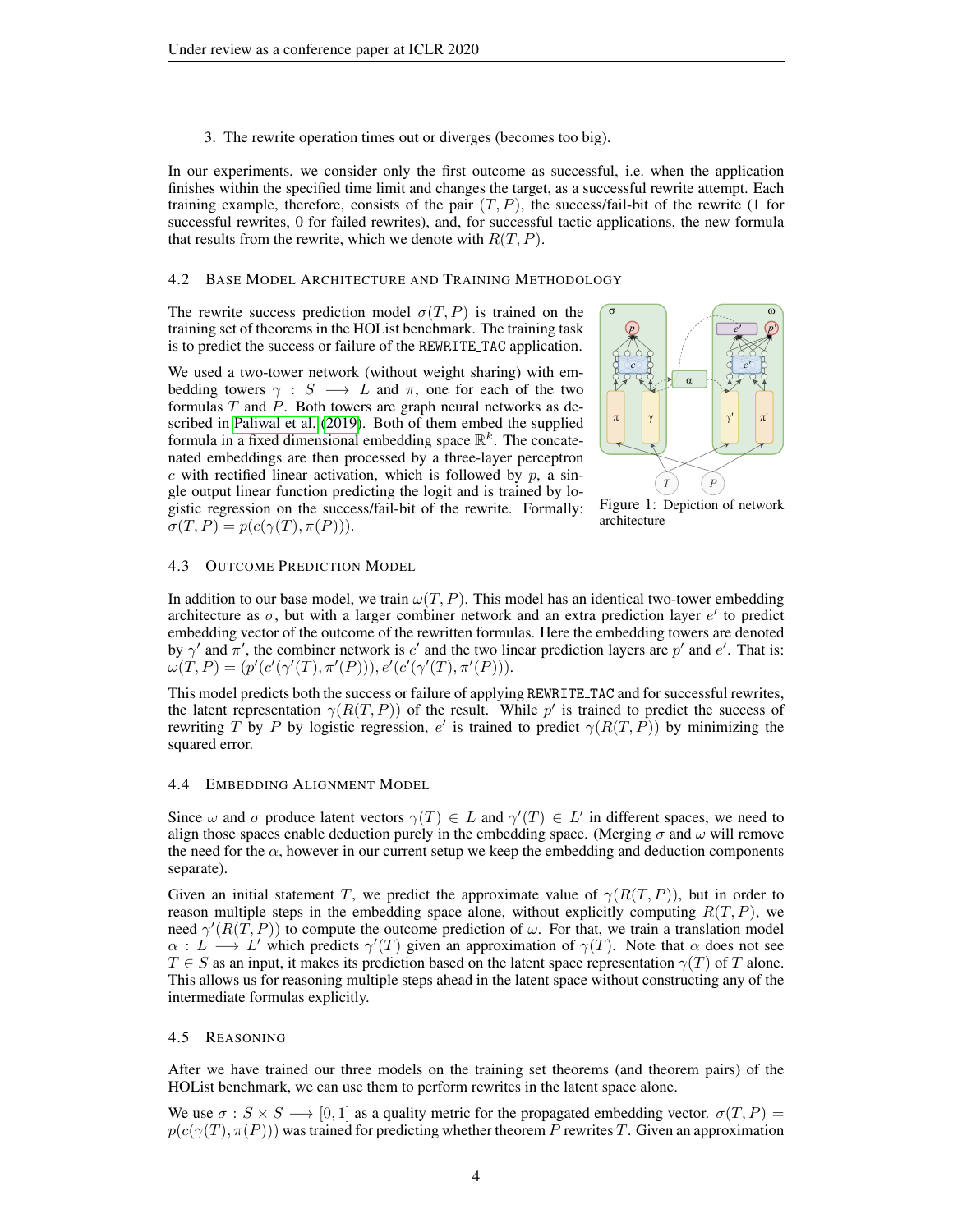$\tilde{v}_T$  of the latent representation  $\gamma(T)$ , we can evaluate  $\tilde{\sigma}_T(P)$  defined by  $\tilde{\sigma}_T(P) = p(\tilde{v}_T, \pi(P))$  for a large number of tactic parameters  $P$ . This is compared with true rewrite successes of  $T$  by  $P$  to assess the quality of the approximation.

To evaluate multiple steps of reasoning in the latent space, start with formula  $T_1$  and rewrite by theorems  $P_1, \cdots, P_k$  in that order. For reasoning in the latent space, we only use approximate embeddings vectors of the resulting formulas. To assess the quality of the overall reasoning, the same sequence of rewrites is performed with the actual formulas and the final approximate embedding is evaluated with respect to the formula resulting from the sequence of formal rewrites.

In latent space  $L = \mathbb{R}^k$  we from some initial theorem  $T_1 \in S$ . The following schema indicates the sequence of predictions performed in latent spaces  $L$  and  $L'$ :

$$
T_1 \xrightarrow{\gamma'} l'_1 \in L' \xrightarrow{e'(\bullet, P_1)} l_2 \in L \xrightarrow{\alpha} l'_2 \in L' \xrightarrow{e'(\bullet, P_2)} l_3 \in L \xrightarrow{\alpha} l'_3 \in L' \xrightarrow{e'(\bullet, P_3)} \cdots
$$

This way, we approximate the following sequence of deductions in the latent space  $L$  alone, without producing any intermediate formulas. This is compared with the following formal sequence of rewrites:

$$
T_1 \stackrel{R(\bullet,P_1)}{\longrightarrow} T_2 \stackrel{R(\bullet,P_1)}{\longrightarrow} T_3 \stackrel{R(\bullet,P_3)}{\longrightarrow} \cdots
$$

That is,  $l_2$  approximates the latent vector of  $T_2$ , that is  $\gamma(R(T_1, P_1))$  and  $l_3$  approximates the latent vector of  $T_3$ , that is  $\gamma(R(R(T_1, P_1), P_2))$ , by construction.

By a slight abuse of notation we will refer to the operation of one step of approximate deduction in the latent space by  $\omega \circ \alpha$ , as it is composition  $\alpha$  and a subnetwork of  $\omega$ .

### 5 EXPERIMENTS

This section provides an experimental evaluation that aims to answer the following question: Is this setup capable of predicting embedding vectors multiple steps ahead? We explore the prediction quality of the embedding vectors (for rewrite success) and see how the quality of predicted embedding vectors degrades after  $\omega \circ \alpha$  is used for predicting multiple steps in the latent space alone.

#### 5.1 NEURAL NETWORK ARCHITECTURE DETAILS

Our networks  $\sigma$  and  $\omega$  both have two towers, which are 16-hop graph neural networks with internal node representations of 128 dimensions. The output of each of the two towers is fed into a layer that expands the dimension of the node representation to 1024 with a fully connected layer with shared weights for each node. This is followed by maximum pooling over all nodes of the network. The two resulting embedding vectors are concatenated along with their element-wise multiplication, and are processed by a three layer perceptron with rectified linear activation between the layers.

The same architecture is used for both  $\sigma$  and  $\omega$ , but the two networks do not share weights. Also,  $\omega$  has larger layers in its combiner network c' than  $\sigma$  in c, (1024 units each in c' vs. 128 units in the layers of  $c$ ). This was necessary

<span id="page-4-0"></span>

Figure 2: Graph showing the distribution of successful rewrites for each parameter  $P$ , computed over all  $(T, P)$  pairs in the database. Note that a small portion of parameters can be used for many theorems. This allows the Random and Usage baselines to achieve above-chance performance by predicting success based on parameter alone.

for producing good quality predictions of the embedding vector of the outcome of the rewrite, but unnecessary for predicting the rewrite success alone.

 $\sigma$  and  $\omega$  are trained with  $g = 16$  groups of  $l + 1 = 16$  instances in each batch: one successful example in each group and  $l$  random negatives. However all other instances in other groups are used as negative instances for for each goal as well and they are considered negative regardless of whether they would rewrite it – this is justified by the fact that only a few theorems rewrite any given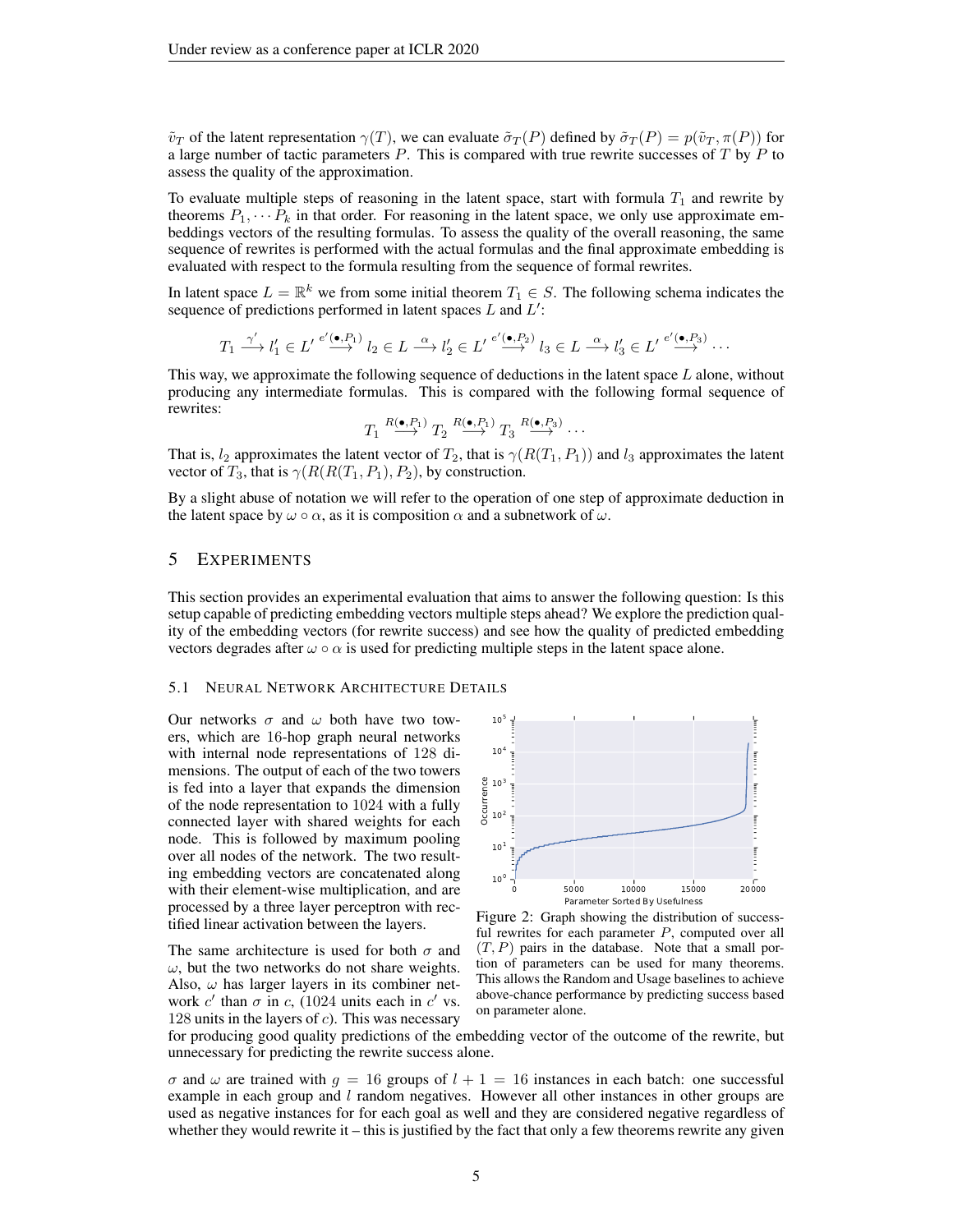$T_i$  so this introduces only a small amount of uncorrelated label noise. This training methodology is motivated by the fact that evaluating the combiner network is much cheaper then computing the embedding using the graph neural network. Based on [Alemi et al.](#page-8-16) [\(2016\)](#page-8-16), we expect that hard negative mining would improve our results significantly, but it is left for future work.

#### 5.2 EVALUATION DATASET

In order to measure the performance of our models after multiple deduction steps are performed, we generate datasets  $D_0, D_1, \ldots, D_r$  successively by applying rewrites to a randomly selected set of examples. We start with all theorems from the validation set of HOList, denoted by  $D_0$ . We create  $D_i$  from  $D_{i-1}$  by selecting a random subset of 2000 statements from the previous step and 200 random tactic parameters  $P_T$  to rewrite by for each statement. Formally,  $D_i$  is defined by  ${R(T, P) | P \in \mathbf{P}_T}.$ 

#### 5.3 EVALUATION OF REWRITE PREDICTION MODEL

In order to evaluate the performance of  $\sigma$  in isolation we need to compare it with carefully selected baselines:

- 1. As Figure [2](#page-4-0) shows, a few theorems are much more frequently applicable than others. We want to see how the prediction of rewrite success performs based on the rewrite parameter alone if we ignore the theorem to be rewritten. One way to establish such a baseline we just feed a randomly selected theorem  $T'$  to  $\sigma$  instead of  $\overline{T}$  to predict its rewrite success.
- 2. A stronger "baseline" is achieved by utilizing the ground-truth to make the best prediction possible based on knowing  $P$  but still being independent of  $T$  (the theorem to be rewritten). This is the best achievable prediction that does not depend on T.
- 3. As we have trained  $\sigma$  and  $\omega$  only on pairs of theorems from the original database, the models exhibit increasing generalization error as we evaluate them on formulas that with increasing number of rewrites. First, we measure the errors these models make if the theorem for the last step is evaluated directly. This gives an upper bound on the rewrite success prediction by  $\omega$ , since noisier embedding vectors end up with worse results on average.
- 4. Finally, we want to measure how rate at which the latent vectors degrade as we propagate them in embedding space as described in Subsection [4.5.](#page-3-0)

In order to measure the performance of our models after performing a given number of rewrite steps starting from the theorem database, we measure the tactic success prediction quality of  $\sigma$  using predicted embeddings. To do so, we compute the ROC curve of the predictions and use the area under the curve (AUC) as our main metric. Higher curves and higher AUC values represent more accurate predictions of rewrite success. We measure how ROC curves change as we use different approximations of  $\gamma(T)$ .

<span id="page-5-0"></span>

Figure 3: Left: Histograms of scores for first step of rewrite predictions (top), fourth step of rewrite predictions (middle), and random baseline (bottom). Right: Corresponding ROC curves.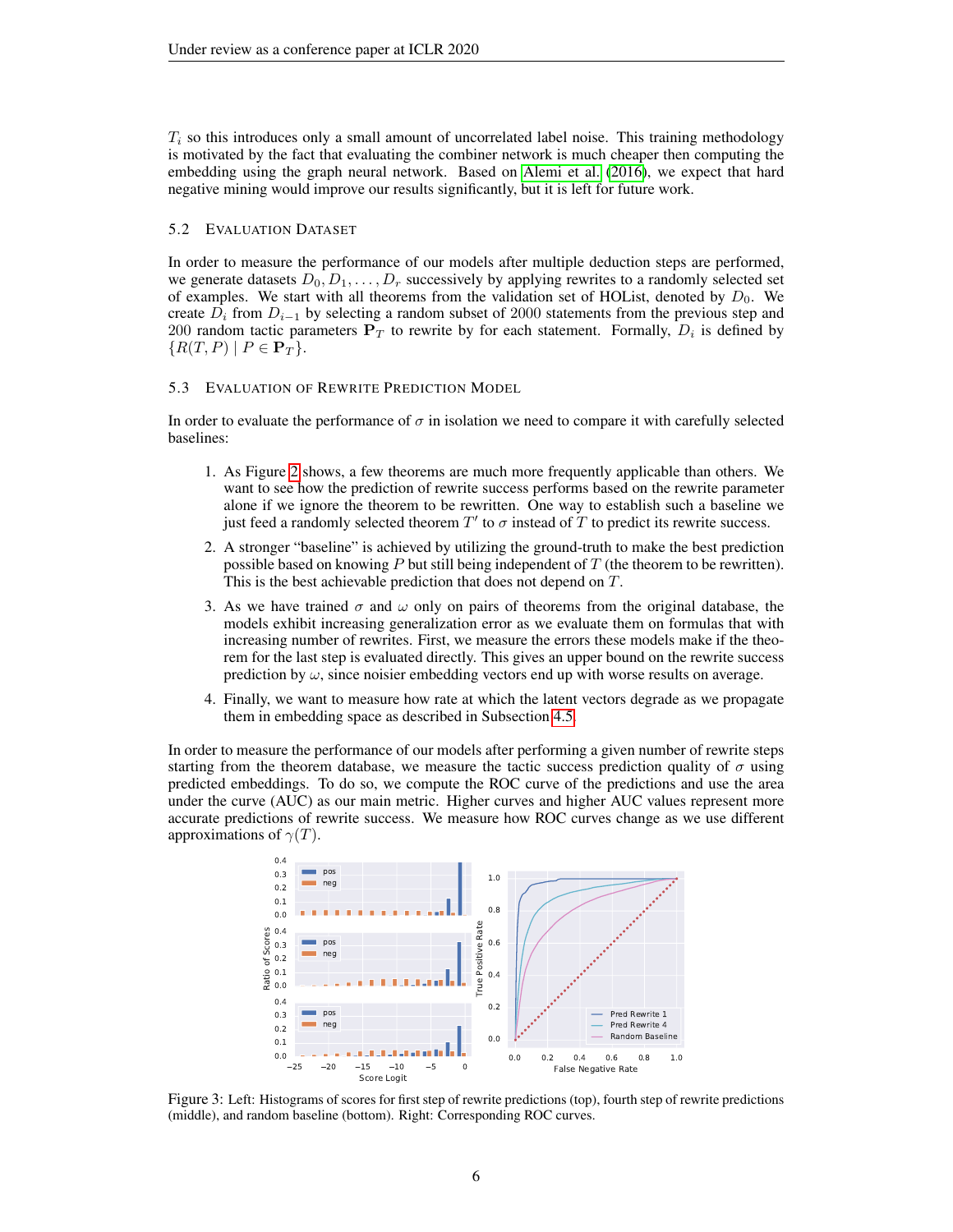<span id="page-6-0"></span>

<span id="page-6-1"></span>Figure 4: Left: Comparison of Area under ROC curves for each embedding method. Right: Comparison of ROC curves for each embedding method after the fourth rewrite.



Figure 5: Left: Histogram of  $l^2$  distances between each embedding method and the true embedding for rewrite steps 1 and 4. Right: Plot showing the mean  $l^2$  distances across rewrite steps. Pred (One step): expected error  $\|\gamma(R(T, P)) - \alpha(e(\gamma'(T), \pi'(P)))\|_2$  between the true embedding of the rewritten statement  $R(T, P)$  and that of the prediction network  $\omega \circ \alpha$  one step ahead in  $D_k$ . **Pred (Multi step)**: expected error for  $\gamma(R(...R(T, P_1), ..., P_k))$  in  $D_k$  after k approximate rewrites. **Random baseline**: expected  $l^2$  distance  $\|\gamma(T_1) - \gamma(T_2)\|_2$  between the "true" embeddings of two randomly chosen theorems from  $D_k$ .

# 6 ANALYSIS

Figure [3](#page-5-0) shows the distribution of the theorem pair prediction score logits of  $p(c(\gamma(T), \pi(P))),$  for the those "positive" pairs that rewrite and the "negative" pairs that do not rewrite. Note that the ratio is normalized separately for the positive and negative pairs as negative pairs occur much more frequently than positive pairs.

One can see that the quality of the rewrite success prediction degrades significantly after four steps of reasoning purely in the latent space, but it is still much better than the random baseline. This gives clear evidence that the embedding prediction manages to propagate much useful information over multiple steps in the latent space alone.

In Figure [4](#page-6-0) we make further measurements and comparisons on the quality of reasoning in the embedding space. On the left hand side we measure five different metrics: The "True" curve assess the embedding  $\gamma(T)$  computed directly from the target theorem T. The "Pred (One step)" curve uses the approximate embedding  $\alpha(e(\gamma'(T_{i-1}), \pi'(P_{i-1})))$  for  $T_i = R(T_{i-1}, P_{i-1})$ . That is, we measure the degradation when performing a single step of embedding prediction. The "Pred (Multi-step)" curve uses multiple steps of predictions completely in the latent space as described in Subsection [4.5.](#page-3-0) The "Random Baseline" predicts the rewrite success based on the latent vector of a random statement instead of the correct one. "Usage Baseline" is based on the constant prediction that ranks the parameters by how probably they rewrite any statement in the theorem database. This prediction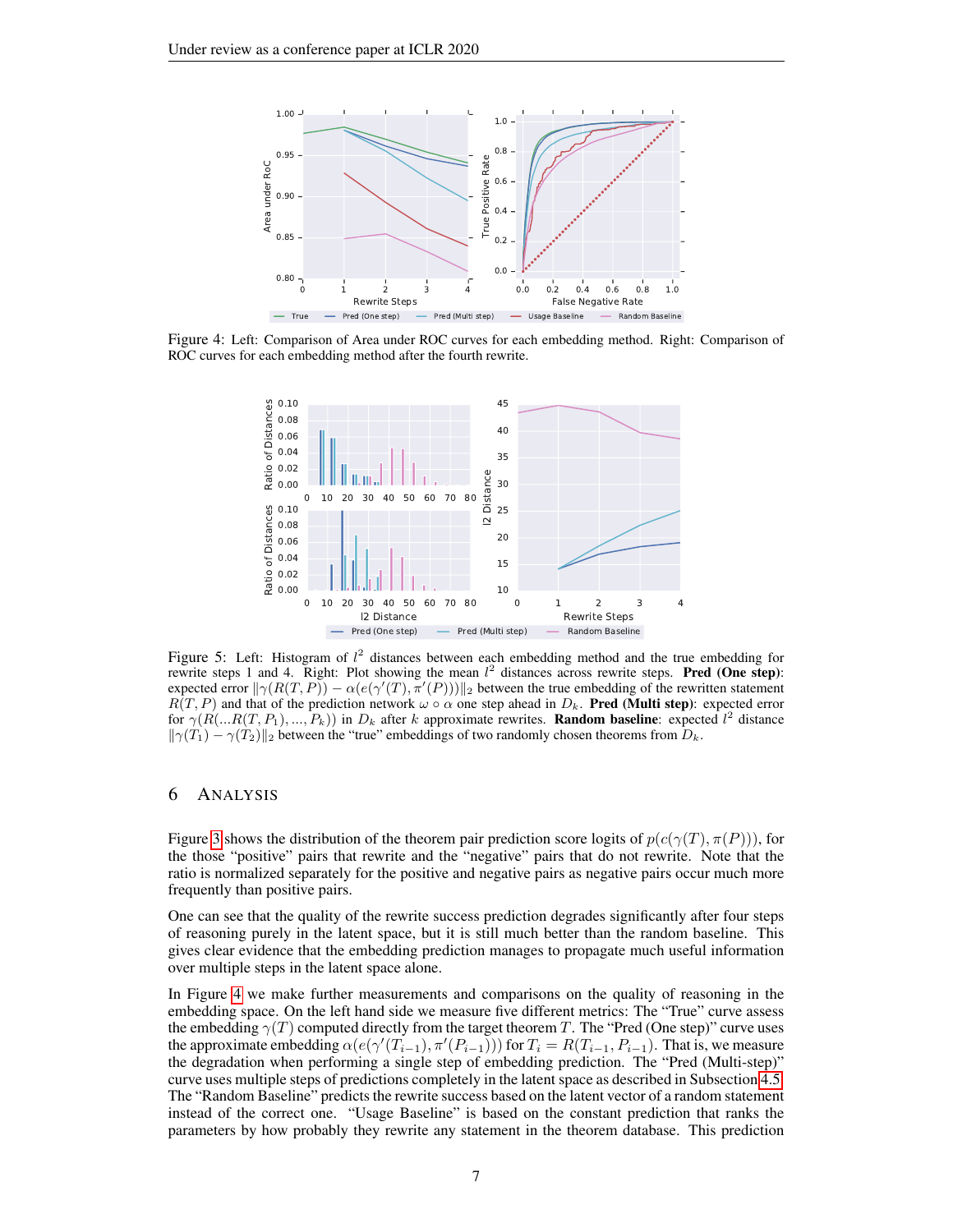



(a) Visualization of the embedding spaces produced by embedding prediction  $e'$  in the latent space after 1, 2, 3 and 4 rewrite steps. The points are colored by their  $l^2$ -distance to the true embedding  $\gamma(T)$ .

(b) Visualization of the embedding space  $\gamma(T)$  evolving over four rewrite steps. Theorems are colored by the area of mathematics they originate from, sourced from the theorem database. The brightness of the embeddings corresponds to the rewrite step in which it was generated, with more recent embeddings being darker.

is also independent of T. One can see that our model could perform reasoning for 4 steps in the embedding space and still retain a lot of the predictive power of the original model.

In order to appreciate the above results one should keep in mind that none one of our models  $\alpha, \sigma$ and  $\omega$  were trained on statements that were already rewritten. All the training was done only on the theorems present in the initial database. The reduction of prediction performance is apparent from downward trajectory of the "Pred (Multi step)" curve, which isolates this effect from that of the error accumulated by the embedding predictions, the effect of which is measured indirectly by the "True" curve.

In Figure [5](#page-6-1) we have measure the  $l^2$  distance of the predicted embedding vectors versus that of the true embedding vectors  $\gamma(T)$  of formulas after multiple rewrite steps in the latent space. These results are consistent with our earlier findings on success of rewrite predication after rewrite steps in the latent space: while there is some divergence of the predicted embedding vectors from the true embedding vectors (as computed from the rewritten statements directly), the predicted embedding vectors are significantly closer to the true embedding vectors than randomly selected embeddings.

# 7 CONCLUSION

In this paper we studied the feasibility of performing complex reasoning for mathematical formulas in a fixed (1024) dimensional embedding space. We proposed a new evaluation metric that measures the preservation semantic information under multiple reasoning steps in the embedding space. Although our models were not trained for performing rewrites on rewritten statements, nor were they trained for being able to deduce multiple steps in the embedding space, our approximate rewrite prediction model  $\omega \circ \alpha$  has demonstrated significant prediction power as far as 4 approximate rewrite steps performed in the latent space. Although it seems likely that these results can be significantly improved by better neural network architectures, hard negative mining and training on rewritten formulas, our methods showcases a simple and efficient general methodology for reasoning in the latent space. In addition, it proposes an easy to use, fast to train and crisp evaluation methodology for representing mathematical statements by neural networks.

It is likely that such representations prove helpful for faster learning to prove without imitating human proofs like that in DeepHOL-Zero [Bansal et al.](#page-8-17) [\(2019a\)](#page-8-17), given that premise selection is a closely related task to predicting the rewrite success of statements. Self-supervised pre-training or even co-training such models with premise selection could prove useful as a way of learning more semantic feature representations of mathematical formulas.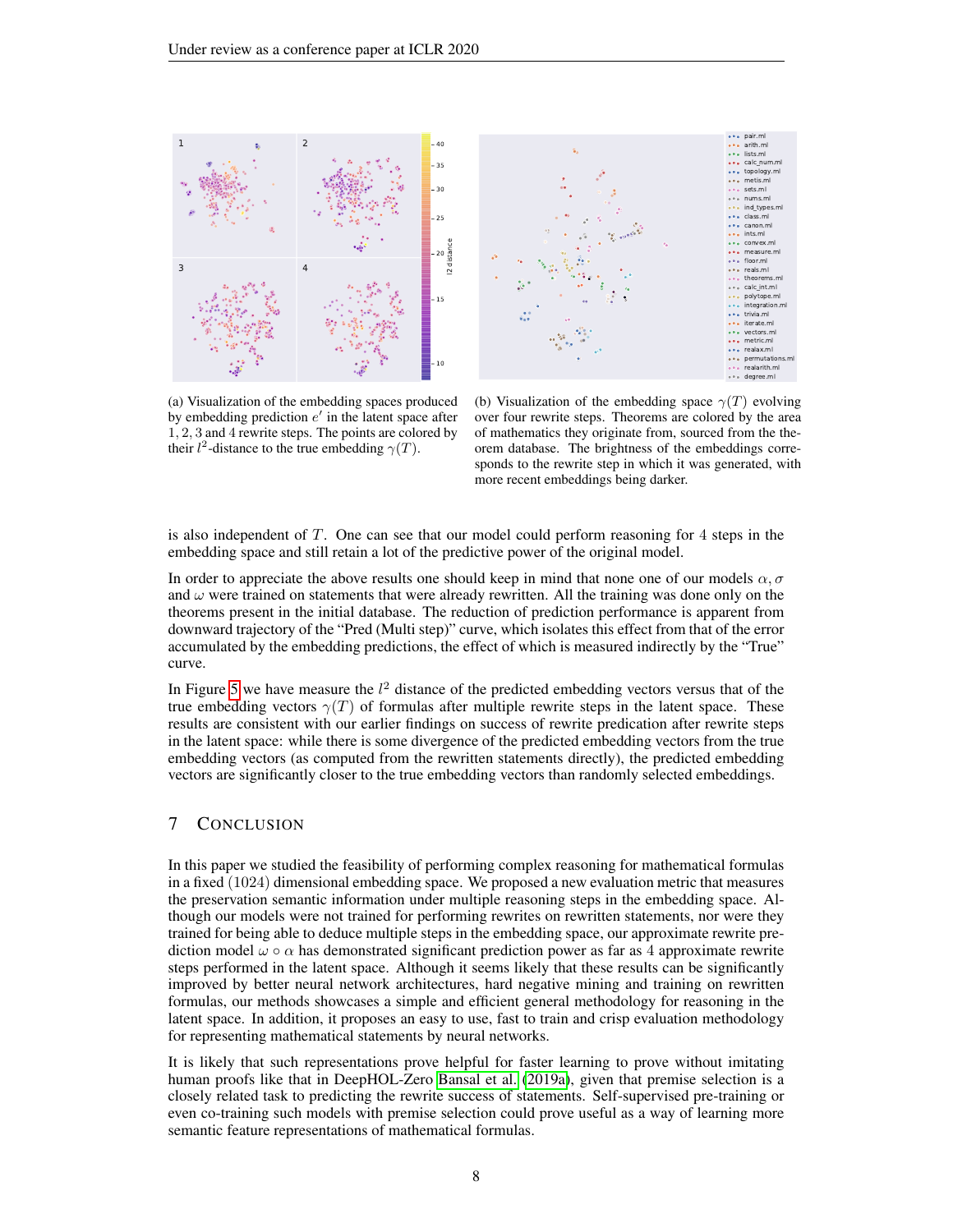#### **REFERENCES**

- <span id="page-8-16"></span>Alexander A Alemi, François Chollet, Geoffrey Irving, Niklas Eén, Christian Szegedy, and Josef Urban. Deepmath-deep sequence models for premise selection. In *Advances in Neural Information Processing Systems*, pp. 2235–2243, 2016.
- <span id="page-8-17"></span>Kshitij Bansal, Sarah M Loos, Markus N Rabe, and Christian Szegedy. Learning to reason in large theories without imitation. *arXiv preprint arXiv:1905.10501*, 2019a.
- <span id="page-8-3"></span>Kshitij Bansal, Sarah M Loos, Markus N Rabe, Christian Szegedy, and Stewart Wilcox. HOList: An environment for machine learning of higher-order theorem proving. *ICML 2019. International Conference on Machine Learning*, 2019b.
- <span id="page-8-8"></span>Gino Brunner, Manuel Fritsche, Oliver Richter, and Roger Wattenhofer. Using state predictions for value regularization in curiosity driven deep reinforcement learning. In *2018 IEEE 30th International Conference on Tools with Artificial Intelligence (ICTAI)*, pp. 25–29. IEEE, 2018.
- <span id="page-8-7"></span>Silvia Chiappa, Sébastien Racanière, Daan Wierstra, and Shakir Mohamed. Recurrent environment simulators. *CoRR*, abs/1704.02254, 2017. URL <http://arxiv.org/abs/1704.02254>.
- <span id="page-8-11"></span>Coq. The Coq Proof Assistant. <http://coq.inria.fr>. URL <http://coq.inria.fr>.
- <span id="page-8-10"></span>Alexey Dosovitskiy and Vladlen Koltun. Learning to act by predicting the future. *ICLR 2017*, 2017.
- <span id="page-8-1"></span>Thibault Gauthier, Cezary Kaliszyk, and Josef Urban. Tactictoe: Learning to reason with HOL4 tactics. In *LPAR-21. 21st International Conference on Logic for Programming, Artificial Intelligence and Reasoning*, volume 46, pp. 125–143, 2017.
- <span id="page-8-13"></span>Georges Gonthier. Formal proof–the four-color theorem. *Notices of the AMS*, 55(11):1382–1393, 2008.
- <span id="page-8-5"></span>David Ha and Jürgen Schmidhuber. Recurrent world models facilitate policy evolution. In S. Bengio, H. Wallach, H. Larochelle, K. Grauman, N. Cesa-Bianchi, and R. Garnett (eds.), *Advances in Neural Information Processing Systems 31*, pp. 2450– 2462. Curran Associates, Inc., 2018. URL [http://papers.nips.cc/paper/](http://papers.nips.cc/paper/7512-recurrent-world-models-facilitate-policy-evolution.pdf) [7512-recurrent-world-models-facilitate-policy-evolution.pdf](http://papers.nips.cc/paper/7512-recurrent-world-models-facilitate-policy-evolution.pdf).
- <span id="page-8-12"></span>Thomas Hales, Mark Adams, Gertrud Bauer, Tat Dat Dang, John Harrison, Hoang Le Truong, Cezary Kaliszyk, Victor Magron, Sean McLaughlin, Tat Thang Nguyen, et al. A formal proof of the Kepler conjecture. In *Forum of Mathematics, Pi*, volume 5. Cambridge University Press, 2017.
- <span id="page-8-4"></span>John Harrison. HOL Light: A tutorial introduction. In *FMCAD*, pp. 265–269, 1996.
- <span id="page-8-15"></span>HOL Light Rewrite Tactic Reference. URL [https://www.cl.cam.ac.uk/˜jrh13/](https://www.cl.cam.ac.uk/~jrh13/hol-light/HTML/REWRITE_TAC.html) [hol-light/HTML/REWRITE\\_TAC.html](https://www.cl.cam.ac.uk/~jrh13/hol-light/HTML/REWRITE_TAC.html). Accessed: 2019/09/23.
- <span id="page-8-9"></span>Lukasz Kaiser, Mohammad Babaeizadeh, Piotr Milos, Blazej Osinski, Roy H Campbell, Konrad Czechowski, Dumitru Erhan, Chelsea Finn, Piotr Kozakowski, Sergey Levine, et al. Model-based reinforcement learning for Atari. *arXiv preprint arXiv:1903.00374*, 2019.
- <span id="page-8-14"></span>Cezary Kaliszyk and Josef Urban. Hol (y) hammer: Online atp service for hol light. *Mathematics in Computer Science*, 9(1):5–22, 2015.
- <span id="page-8-2"></span>Gil Lederman, Markus N. Rabe, and Sanjit A. Seshia. Learning heuristics for automated reasoning through deep reinforcement learning. *CoRR*, abs/1807.08058, 2018. URL [http://arxiv.](http://arxiv.org/abs/1807.08058) [org/abs/1807.08058](http://arxiv.org/abs/1807.08058).
- <span id="page-8-0"></span>Sarah Loos, Geoffrey Irving, Christian Szegedy, and Cezary Kaliszyk. Deep network guided proof search. *LPAR-21. 21st International Conference on Logic for Programming, Artificial Intelligence and Reasoning*, 2017.
- <span id="page-8-6"></span>Junhyuk Oh, Xiaoxiao Guo, Honglak Lee, Richard L Lewis, and Satinder Singh. Action-conditional video prediction using deep networks in Atari games. In *Advances in neural information processing systems*, pp. 2863–2871, 2015.